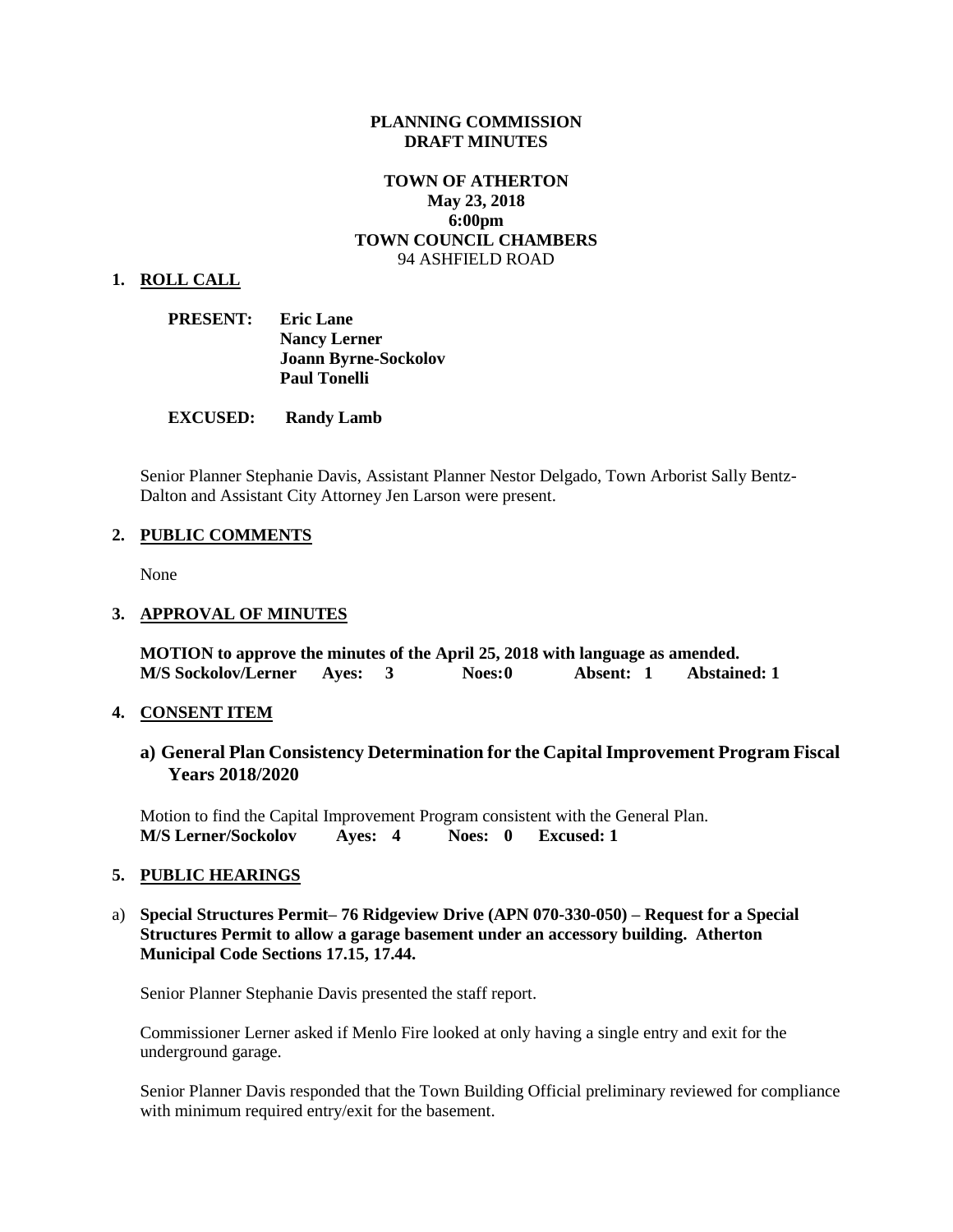Commissioner Tonelli asked who oversees proper ventilation for the underground garage.

Senior Planner Davis responded the Town has that responsibility through the permitting process.

Commissioner Sockolov asked if there is any prohibition for hazardous materials in the basement.

Senior Planner Davis responded that the Town has a nuisance ordinance, but is not aware of any specific reference to hazardous materials.

Chair Lane asked if the proposal is for only one vehicle to be stored underground.

Senior Planner Davis responded that is correct.

## OPEN PUBLIC COMMENT

Tim Chapelle, project architect, mentioned he had worked on a project on a different property in 2017 with the same proposal.

Chair Lane asked if the sprinklers proposed will be water sprinklers.

Mr. Chapelle responded that is correct. He also mentioned the proposal is meant only for storage and retrieval.

Chair Lane asked if any ventilation other than the door was proposed.

Mr. Chapelle responded no, but that it had been discussed.

Commissioner Tonelli asked about any lessons that had been learned from previously approved project.

Mr. Chapelle responded the lift system is not yet in place.

Commissioner Sockolov asked Mr. Chapelle if he believes the contractor has any safety concerns.

Mr. Chapelle responded that he believes they are curious, as it is not a common project, but nothing specific at this point.

## CLOSE PUBLIC COMMENT

Chair Lane asked who in staff checks on the safety of the proposal.

Senior Planner Davis responded that this would happen through the plan check process by the Building Department, in conjunction with Menlo Park Fire.

Motion to approve the Special Structure Permit to allow a garage basement under an accessory building. **M/S Tonelli/Sockolov Ayes: 4 Noes: 0 Excused: 1**

**b) School Master Plan Update – 50 Valparaiso Avenue, Menlo School (APN 070-360-080)– Request for review of 2017 Annual Master Plan Update. Atherton Municipal Code Section 17.32.050.** 

Senior Planner Stephanie Davis presented the staff report.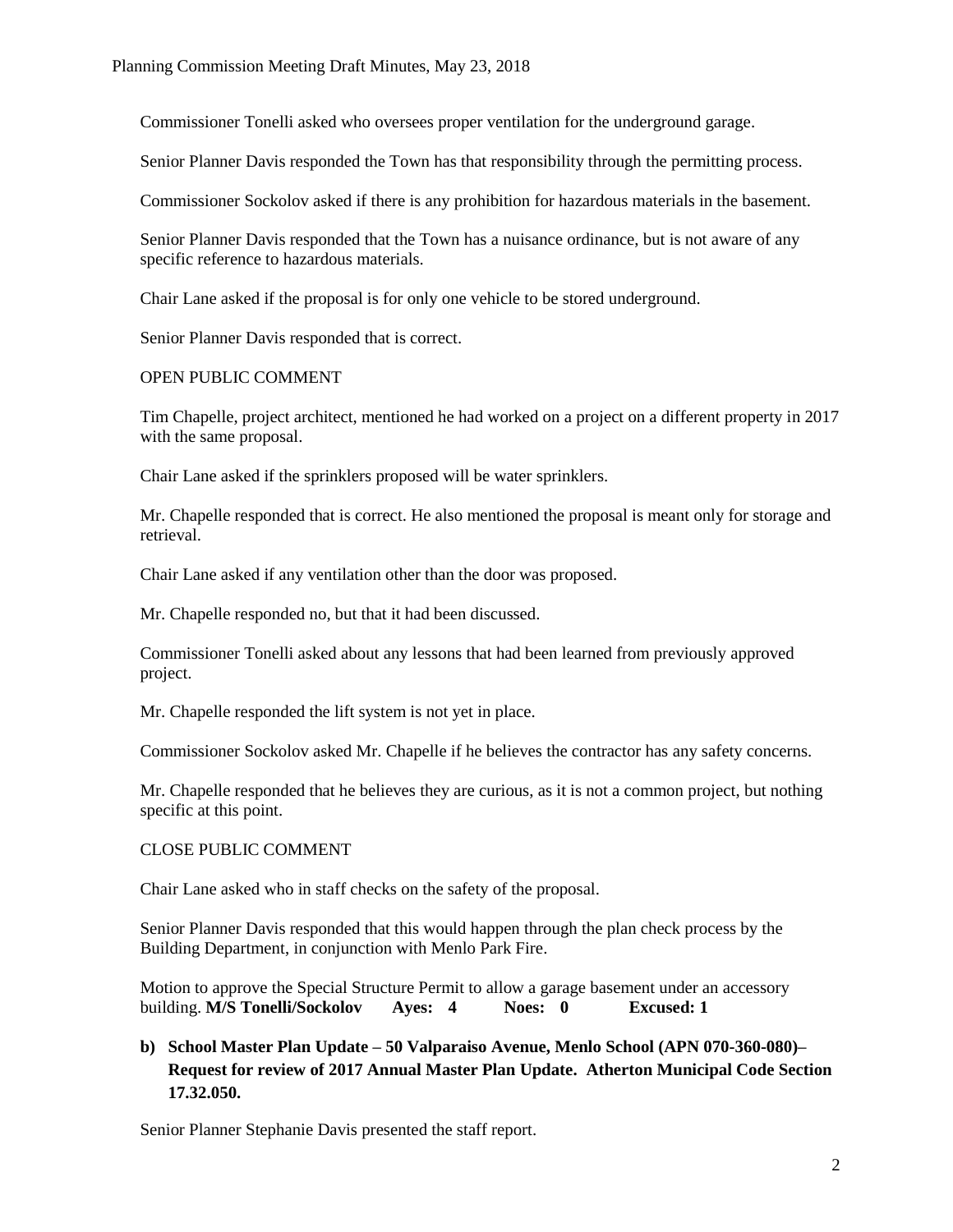## OPEN PUBLIC COMMENT

Loren Arms, Director of Facilities and Construction at Menlo School, introduced himself and made himself available for questions.

Commissioner Tonelli asked what sort of discussions have taken place for traffic to stay in compliance.

Mr. Arms mentioned the use of buses, as well as shuttles to and from Caltrain. He also mentioned financial incentives are provided for using public transit and that school has promoted electric vehicles and new parking charging stations that have been implemented recently.

Chair Lane asked why Mr. Arms believes the traffic numbers went up this past year.

Mr. Arms answered he does not see an obvious reason.

Commissioner Sockolov asked how the traffic counts are measured.

Mr. Chapelle answered the traffic counts are taken through the entrance.

Commissioner Sockolov asked if there is an impact from the school's proximity to Sacred Heart and if any coordination had occurred between the two schools.

Mr. Arms answered the measurements for traffic are taken specifically through the entrance to the school. He also noted security checks parking daily, and that they promote students and staff to park on campus.

Chair Lane asked if any discussion had taken place for ridesharing between the different schools.

Mr. Arms mentioned he will commit to reaching out to his counterpart at Sacred Heart.

Chair Lane expressed concerns about kids trying to get across the street at Valparaiso.

Mr. Arms mentioned he had not previously heard that concern. He noted that Menlo School does employ a crossing guard.

Commissioner Sockolov asked Mr. Arms had reached out to the City of Menlo Park due to safety concerns of crossing.

Mr. Arms answered he had not heard the concern and that Menlo School is at a stop light. CLOSE PUBLIC COMMENT

Motion to accept the report on the 2017 Annual Master Plan Update for Menlo School. **M/S Lerner/Tonelli Ayes: 4 Noes: 0 Excused: 1**

**c) Heritage Tree Removal Permit– 220 Park Lane (APN 070-330-050) – Request for a Heritage Tree Removal Permit to allow the removal of two heritage cedar trees. Atherton Municipal Code Section 8.10.**

Senior Planner Stephanie Davis presented the staff report.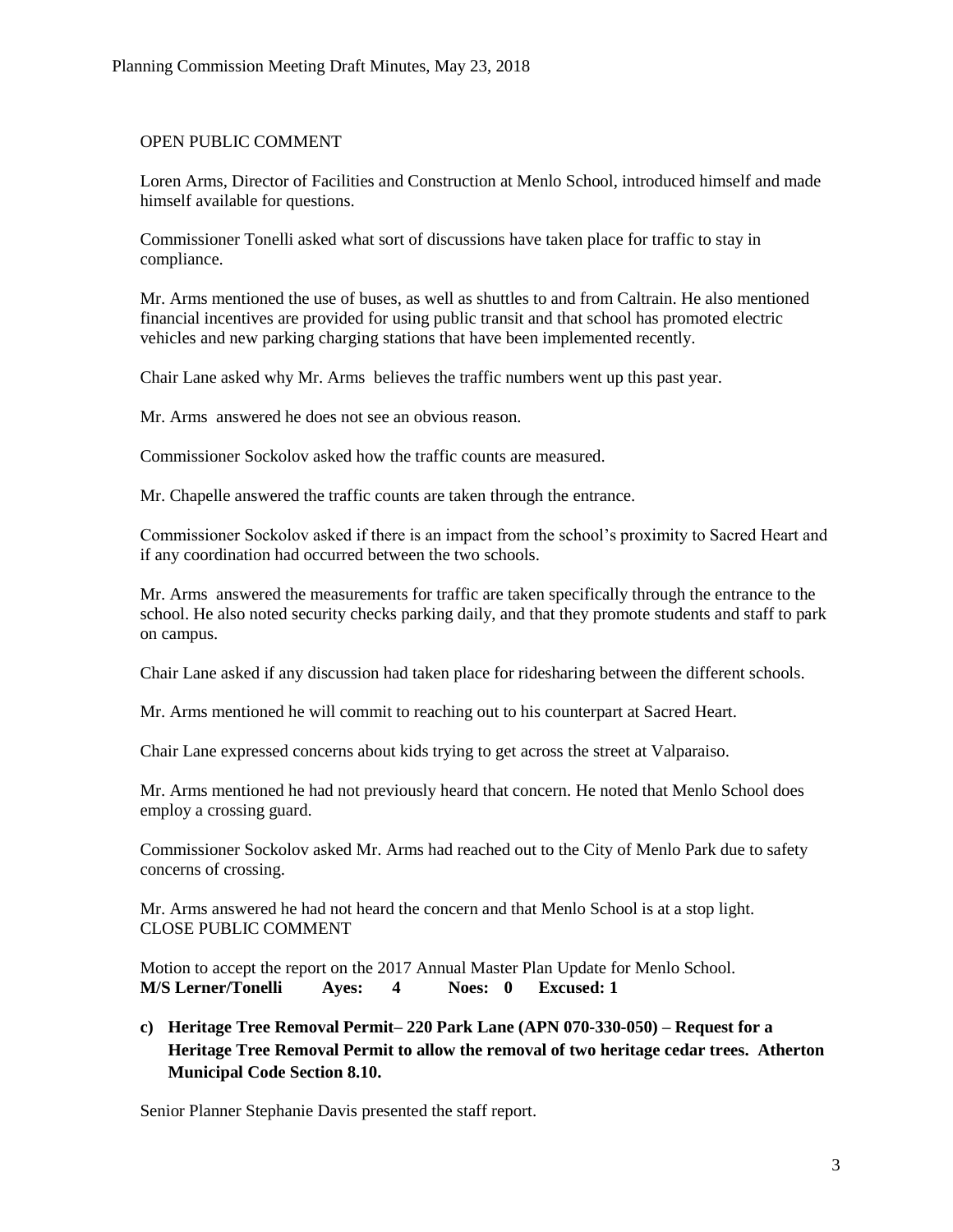Commissioner Tonelli expressed his confusion with the replanting plan.

Town Arborist Sally Bentz-Dalton mentioned that her report shows a replanting plan where the applicant will need to plant a lot of trees due to previous trees that she approved for removal that were in poor health. She noted a correction in the replanting plan that two 60" box trees, not gallon trees. She also mentioned that the oak tree next to the cedar is not a heritage tree.

### OPEN PUBLIC COMMENT

Cris Franklin, project landscape architect, mentioned trees being kept are all oaks.

Commissioner Tonelli asked what short term impacts could affect the oak tree if the cedar is removed.

Ms. Franklin mentioned the project arborist assured the oak is far enough where it would not be impacted.

Chair Lane asked if removal of the tree on the side of the property abutting the neighboring property would affect anything on the neighbor's side.

Ms. Franklin responded that there is nothing that would be affected on the neighbor's side, and that the tree has limb failure that could affect both properties.

#### CLOSE PUBLIC COMMENT

Atherton resident asked about other trees are being removed and what the replacement plan is for those.

Town Arborist Sally responded the trees in the buildable area being removed do not have a replacement plan as they do not require a permit.

Motion to approve the Heritage Tree Removal to allow for the removal of two heritage cedar trees. **M/S Tonelli/Sockolov Ayes: 4 Noes: 0 Excused: 1**

**d) Heritage Tree Removal Permit– 142 Almendral (APN 059-292-130) – Request for a Heritage Tree Removal Permit to allow the removal of one heritage incense cedar tree. Atherton Municipal Code Section 8.10.**

Assistant Planner Nestor Delgado presented the staff report.

Town Arborist Sally Bentz-Dalton mentioned the small growing area for the incense cedar tree due to the existing driveway and the presence of neighboring large redwood trees.

### OPEN PUBLIC HEARING

Lisa Gani, property owner, mentioned the large amount of trees already on site. She noted the driveway was already in place when she moved in. She mentioned the hazards created by the tree for delivery vehicles due to the branches.

Commissioner Tonelli asked about the location of the replacement flowering cherries.

Ms. Gani responded these would be in the front of the lot.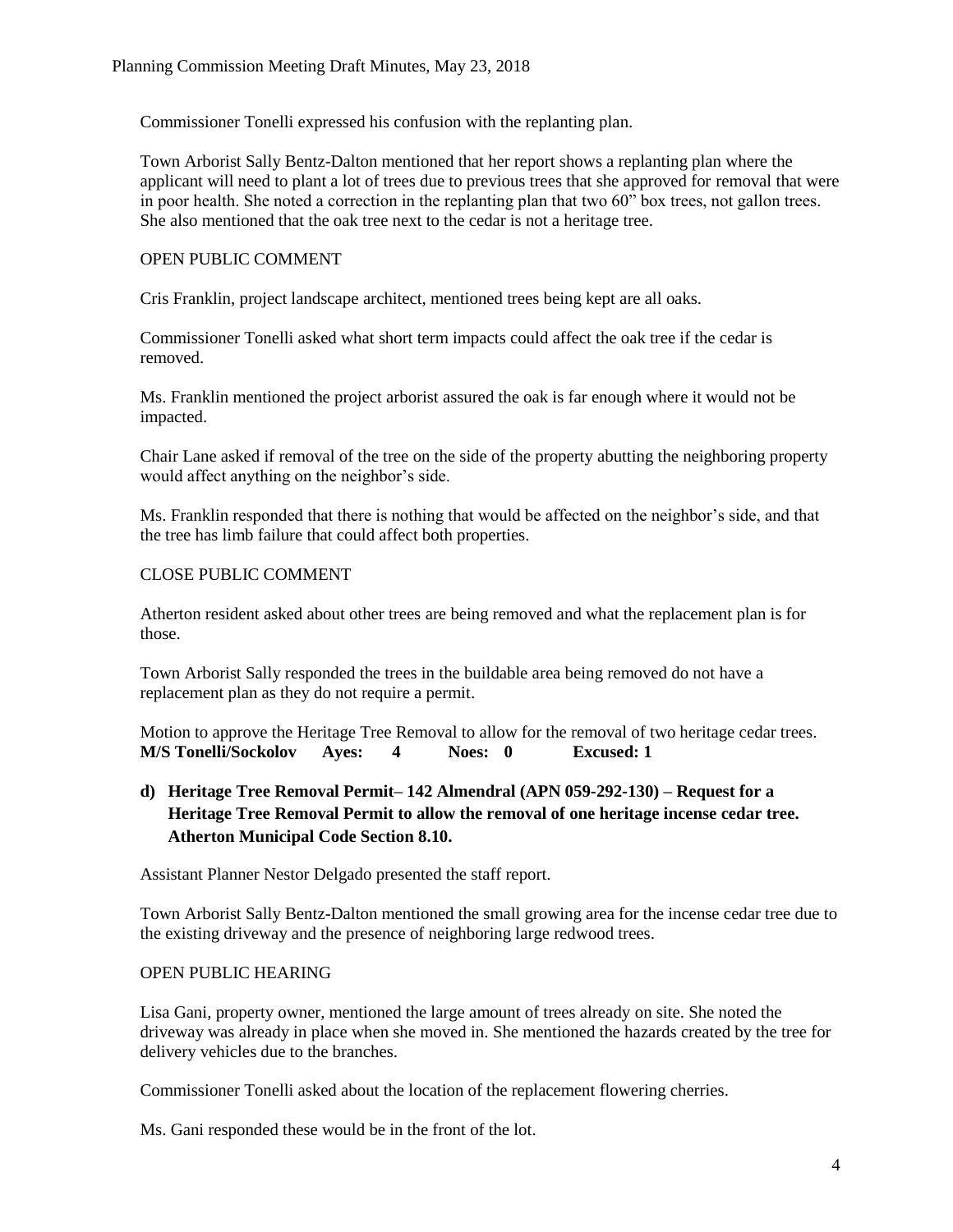# CLOSE PUBLIC HEARING

Chair Lane asked Town Arborist Sally Bentz-Dalton if the proposed replanting plan is a typical replacement plan for the proposal.

Town Arborist Sally Bentz-Dalton responded that she would typically not approve the tree replacement plan, but she approved it due to the presence of other large trees on the lot and the benefit of having the replacement trees in the right-of-way.

Commissioner Tonelli asked if the replacement trees would become a hazard.

Ms. Bentz-Dalton responded no, and that the applicants will need to get an encroachment permit.

Chair Lane asked if there would be any issues with PG&E.

Ms. Bentz-Dalton mentioned that any digging in the right-of-way will require consult with PG&E.

Motion to approve the Heritage Tree Removal permit to allow for the removal of one heritage incense cedar tree. **M/S Sockolov/Tonelli Ayes: 4 Noes: 0 Excused: 1**

**e) Heritage Tree Removal Permit– 68 Euclid Avenue (APN 070-021-040) – Request for adoption of Mitigated Negative Declaration and a Heritage Tree Removal Permit to allow for removal of eight heritage redwood trees. Atherton Municipal Code Sections 8.10 and 15.32.100.**

Senior Planner Stephanie Davis presented the staff report. She mentioned a revised replanting plan memorandum had been made available to the Commissioners and to the public. Ms. Davis also mentioned an additional letter received from the property owners of 67 Marymont had been made available.

Commissioner Tonelli asked about the concerns from the applicants regarding draft condition 2.

Ms. Davis responded the concerns were about specific species that would provide adequate screening and that would not attract rodents. She noted the revised replanting plan meets these conditions.

Commissioner Tonelli asked if it would be at the discretion of the applicant where the replacement trees would be located.

Ms. Davis responded the language is specific as to where the replacement trees will be planted.

## OPEN PUBLIC HEARING

Frank, LLC representing the homeowner, mentioned the trees are damaging the property and preventing additional screening.

Property resident mentioned the trees impede her ability to walk in privacy, and that some tree roots have damaged the existing shed and could damage the neighbor's pool. She noted some of the trees require a lot of water. She noted she needs space to walk due to her physical therapy, as well as privacy provided in the rear of the property. She noted the possibility of tripping created by the tree roots.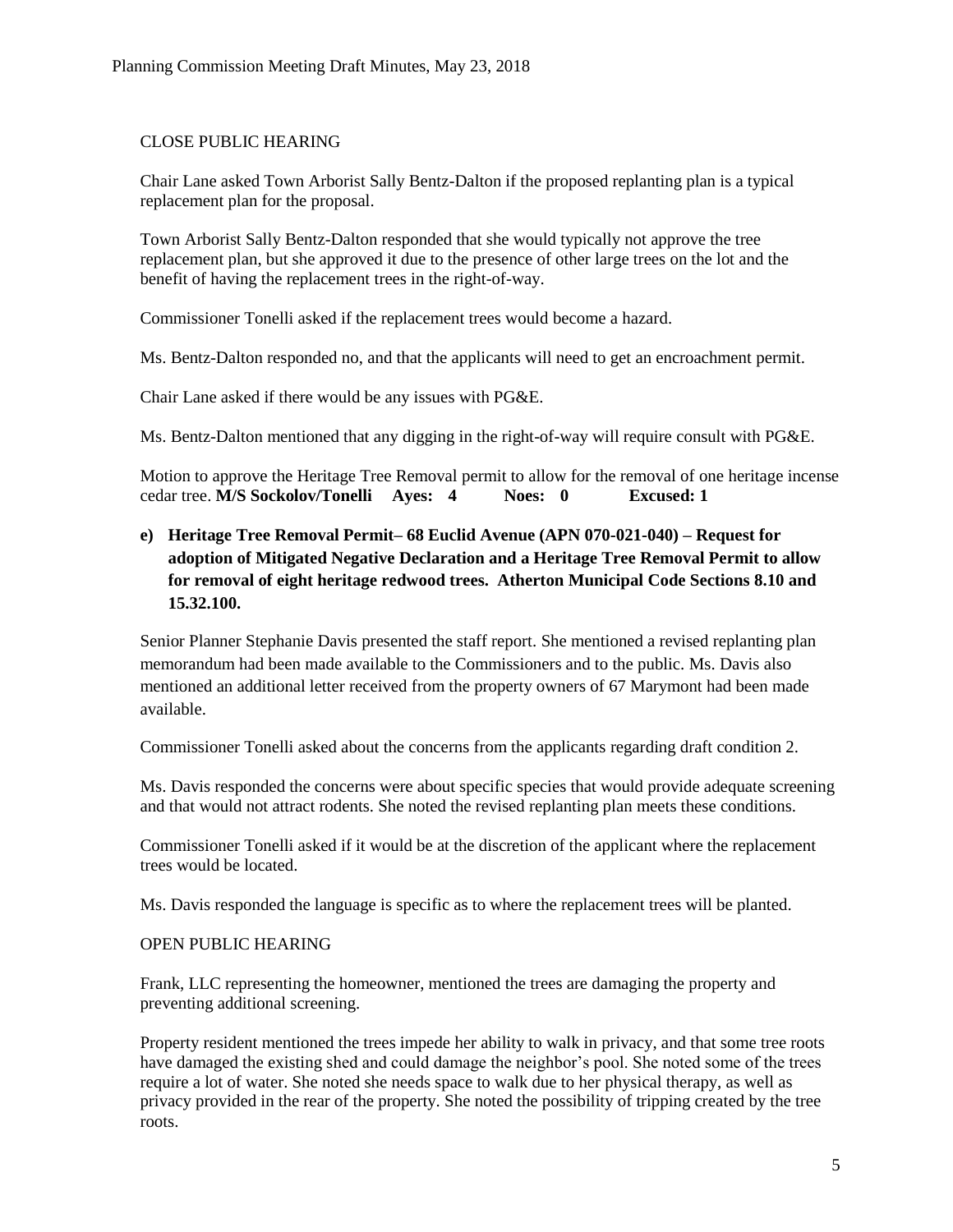Camas Steinmetiz, land use attorney for the project, mentioned the trees were not original to the property.

Chair Lane mentioned the removal of trees #1 through #5 make sense to him, but he is concerned over trees #6-8. He asked about watering techniques used for tree roots for tree number 6.

Kevin Kielty, project arborist, mentioned watering techniques would be done when the trees are younger to keep the roots down.

Chair Lane inquired about trees #7 and 8.

Kevin Kielty, project arborist, responded those two trees would cause future problems to existing garage.

Commissioner Tonelli asked what can be done now to trees 7 and 8 to make sure these do not affect the garage.

Kevin Kielty project arborist, responded deeper watering can be implemented to the tree roots. He noted redwood trees require a lot of water.

Tina, project landscape architect, mentioned the replanting trees by the walking path were selected due to the narrowness of planting area. She mentioned they chose the prunus ilicifolia due to its shorter height and proximity to power lines and that they chose to replant a douglas fir in the front due to its height as well.

### CLOSE PUBLIC HEARING

Chair Lane asked the Town Arborist, Sally Bentz-Dalton about trees #6, 7 and 8.

Town Arborist Sally Bentz-Dalton mentioned these trees are healthy redwoods. She mentioned tree roots might be following the lawn water. She noted the landscape architect might re-design the walking path to save the trees. She noted the garage was never discussed with the applicant, mentioning the tree is over 14' away from the garage.

Commissioner asked about the two limbs on tree #6.

Town Arborist Sally Bentz-Dalton mentioned this is not ideal, but it is currently not affecting the tree. She mentioned the screening along the back fence is meant to mitigate between the rear yard neighbor, noting English laurel is not an ideal replacement but it was approved due to the additional screening provided.

Commissioner Sockolov asked if the Town is required to look at ADA issues ahead of consistency for the General Plan.

Town Attorney Jen Larsson responded that is a separate process and that the primary determination should be taken as a tree removal permit.

| Motion to adopt the mitigated negative declaration. |       |  |         |  |                   |  |  |
|-----------------------------------------------------|-------|--|---------|--|-------------------|--|--|
| <b>M/S Lane/Tonelli</b>                             | Aves: |  | Noes: 0 |  | <b>Excused: 1</b> |  |  |